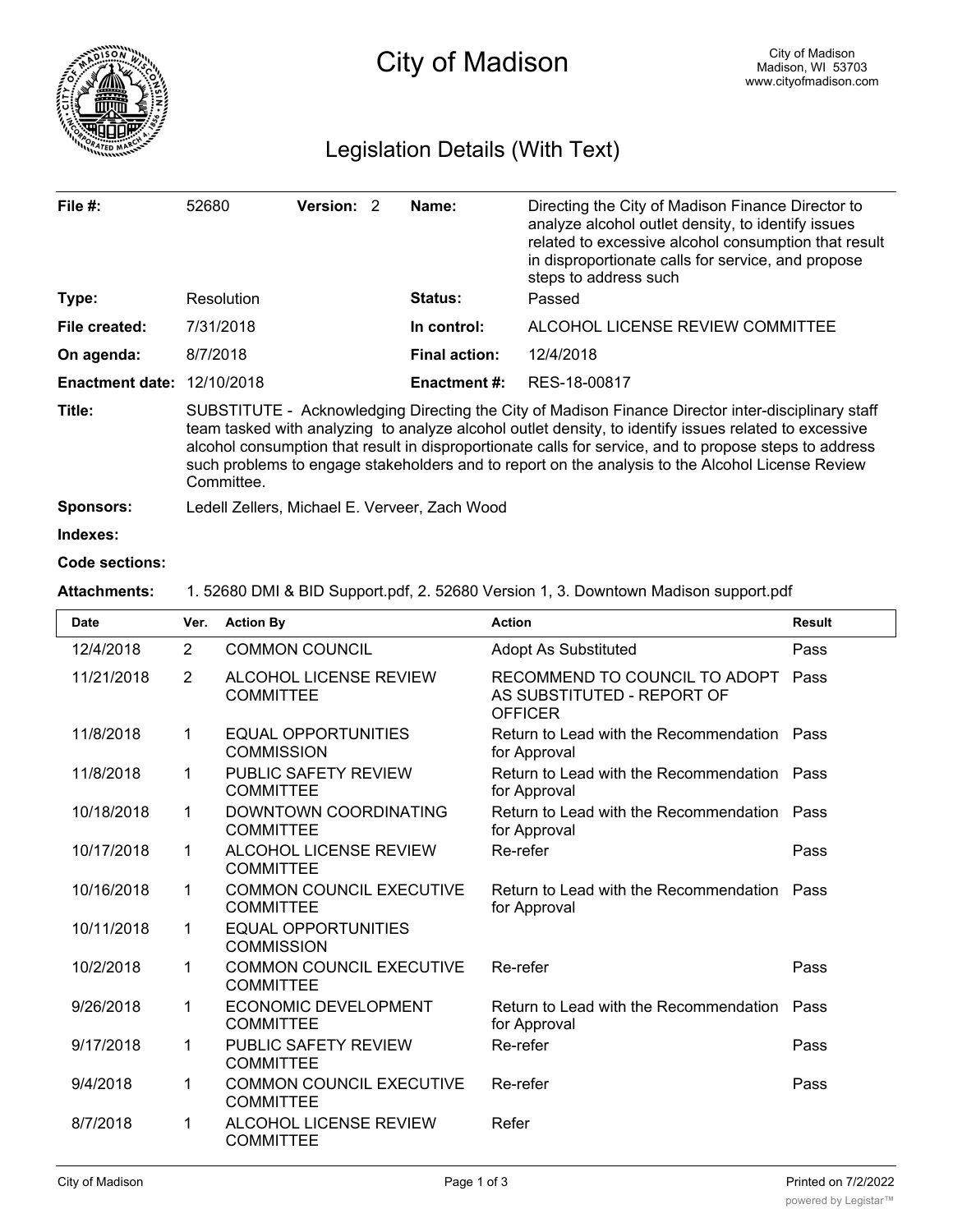| 8/7/2018 | ALCOHOL LICENSE REVIEW<br><b>COMMITTEE</b> | Refer                     |      |
|----------|--------------------------------------------|---------------------------|------|
| 8/7/2018 | ALCOHOL LICENSE REVIEW<br><b>COMMITTEE</b> | Refer                     |      |
| 8/7/2018 | ALCOHOL LICENSE REVIEW<br><b>COMMITTEE</b> | Refer                     |      |
| 8/7/2018 | ALCOHOL LICENSE REVIEW<br><b>COMMITTEE</b> | Refer                     |      |
| 8/7/2018 | <b>COMMON COUNCIL</b>                      | Refer                     | Pass |
| 8/2/2018 | Council Office                             | Referred for Introduction |      |

## **Fiscal Note**

This analysis was called for as part of the 2018 Adopted Operating Budget. **Staff from Public Health and the Department of Finance are coordinating efforts to The Finance Director will** carry out the analysis in partnership with relevant agencies. The project will be completed during the **fall of 2018 spring of 2019. Title**

SUBSTITUTE - **Acknowledging Directing** the City of Madison **Finance Director inter-disciplinary staff team tasked with analyzing to analyze** alcohol outlet density, to identify issues related to excessive alcohol consumption that result in disproportionate calls for service, **and to** propose steps to address such problems **to engage stakeholders and to report on the analysis to the Alcohol License Review Committee. Body**

WHEREAS, there is an increasing number of and concentration of bars, taverns, restaurants, and other establishments that serve alcohol in the City of Madison, particularly downtown Madison area; and,

WHEREAS, that national research provides evidence that links alcohol outlet density to various health and social harms; and,

WHEREAS, there is a common perception that certain areas of the City disproportionately consume City resources and therefore pull these resources away from other areas of the City; and,

WHEREAS, the City has not adopted a policy to deal with the problems caused by excessive consumption of alcohol, the density of bars and taverns, and the risk to **Madison Police Department (**MPD**)** officers and other persons in the areas with high numbers of bars, taverns, restaurants and other establishments that serve alcohol: and

WHEREAS, the increasing number of calls to MPD for incidents in and around the downtown and other areas of the city with high numbers of alcohol serving establishments often means other areas of the City have fewer MPD officers available, especially on weekends when there may be a greater need for officers; and,

WHEREAS, studies have shown the health and social impacts of excessive consumption of alcohol extend beyond the users to others in the area impacted; and,

WHEREAS, the City needs to develop long term policies and solutions to the problems presented by the density of bars, taverns, restaurants and other places serving alcohol beverages; and,

WHEREAS, including stakeholders concerned with the success of the downtown and other areas of the city with high numbers of alcohol serving establishments provides the best opportunity for defining such policies; and,

WHEREAS, implementing policies focused on mitigating and solving problems associated with overconsumption of alcohol is crucial for a safe and healthy community,

NOW, THEREFORE, BE IT RESOLVED, that **an inter-disciplinary staff team that has been created and**